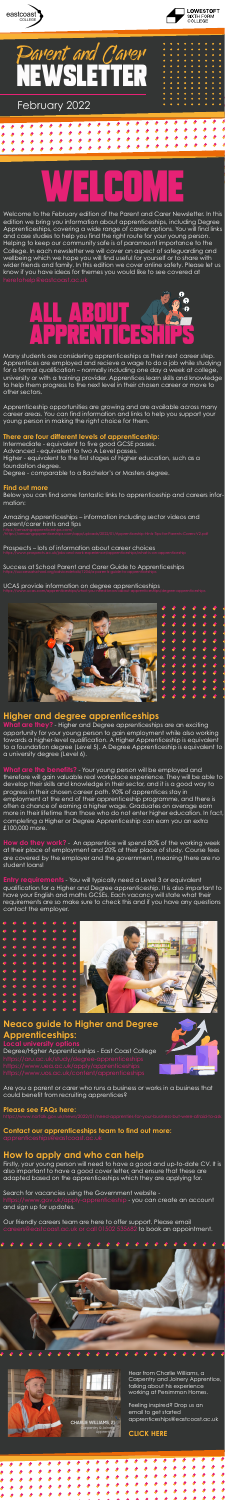Thomas Smith is currently studying his Charted Management Degree Apprenticeship Standard through the University of Suffolk at East Coast College, alongside his full-time role as a Construction Curriculum Manager.









a ) bul lei a alumni



Studying a Chartered Management Degree Apprenticeship

#### **What are you enjoying most about your apprenticeship?**

Learning about how much early years education has an impact on a child and the importance of early intervention. I've been given the chance to make a real

difference within my nursery.

NSPCC reports a 70% increase in the last three years of online grooming crimes recorded by police, with 2021 being an all-time high. Online groomers use the internet to build relationships with young people, so they can manipulate, exploit or abuse them. If you are worried about your young person or someone you know please contact the College safeguarding team for help and advice.

I hope to go onto study my Level 4. Since starting my Level 3, I have really been interested in speech, language and communication and how to promote it, also I find learning how to support children with special educational needs both interesting and rewarding.

#### **Campus Wellbeing Team contact information:**

Great Yarmouth - 07747037852 Lowestoft - 07823349327 Sixth Form - 07823349300 All campuses – wellbeing@eastcoast.ac.uk





**Reddit** 

#### **What advice would you give to anyone considering an apprenticeship?**

It is something everyone should consider as you are given so much support and guidance throughout, you cover such a wide range of modules.

#### **Once you've completed your training what are your career hopes for the future?**

### Safer Internet Day 2022

#### **"All fun and games? Exploring respect and relationships online."**

February 8th was Safer Internet Day. This year the focus was on helping young people consider how they interact online - both to protect themselves and to create a more respectful online environment for all, particularly in online gaming. Whether your young person is an active gamer, an aspiring influencer, or an online information consumer, we hope the following resources will help you to consider and discuss these issues together.

#### **Advice for parents and carers - [CLICK HERE](https://saferinternet.org.uk/safer-internet-day/safer-internet-day-2022/advice-for-parents-and-carers)**

UKSIC (UK Safer Internet Centre) are the organisation behind Safer Internet Day. This page of their website is designed to help you plan to talk to your young person about this year's theme and includes top tips, activity ideas and videos.

#### **#AskTheAwkward (thinkuknow.co.uk) - [CLICK HERE](https://www.thinkuknow.co.uk/parents/ask-the-awkward/)**

Think U Know's webpage is dedicated to helping you prepare for starting difficult conversations with young people. Includes a downloadable help sheet pack.

#### **Social media guides - [CLICK HERE](https://saferinternet.org.uk/guide-and-resource/social-media-guides)**

UK Safer Internet Centre Social Media remains a concern for many. The UKSICS social media guides are regularly updated to provide you with the essential information you need to manage social media accounts..

#### **Prevent grooming and radicalisation -**

Anyone can be at risk of being radicalised regardless of their age, but teenagers and young people can sometimes be at a greater risk. Extremists know how to capitalise on feelings of insecurity and convince the person they can help by providing a solution to problems or giving a sense of belonging. Online channels are used to target someone they think could be persuadable, including: